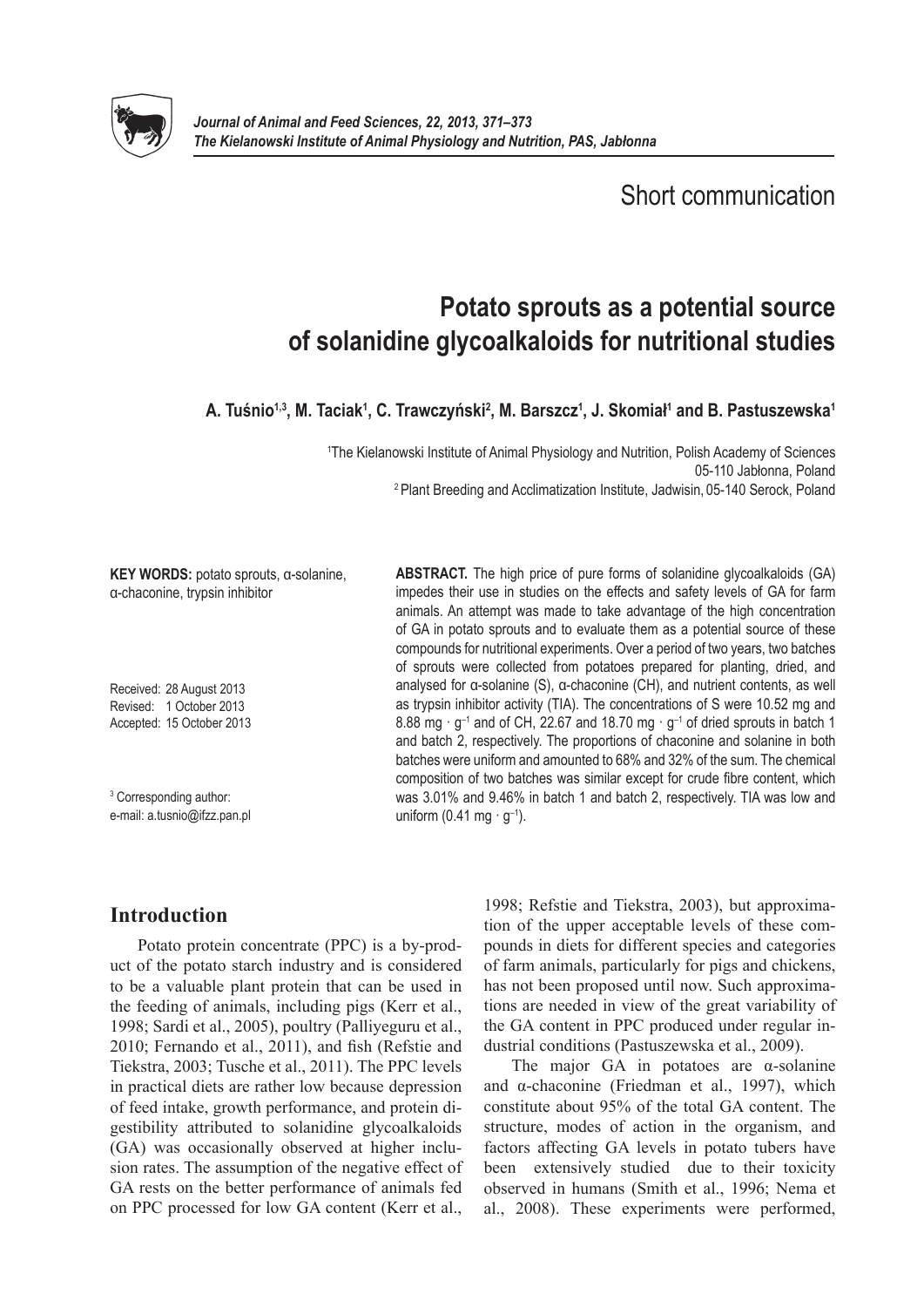#### **372** *Potato sprouts – a source of glycoalkaloids*

however, mainly on small laboratory animals (mice, rats, hamsters) either treated with pure forms of solanine and/or chaconine or fed diets supplemented with these alkaloids. No experiments have been done on farm animals, but it is clear that such studies require much greater amounts of these very expensive compounds. This constraint was faced in the experiments with young pigs (Tuśnio et al., 2011) and chickens (Tuśnio et al., 2013) in which PPCs with different GA contents were used. Moreover, the design of the experiments concerning GA should allow assessing not only their effects when given as the only antinutrients, but also their likely interactions with other factors, e.g. potato trypsin inhibitor (Lee et al., 1985) or unidentified factors increasing the incidence of necrotic enteritis and *Clostridium perfringens* infections in chickens fed PPC (Wilkie et al., 2005; Palliyeguru et al., 2010; Fernando et al., 2011).

Therefore, an attempt was made to obtain a highly concentrated source of GA in the form of potato sprouts, which are the most GA-abundant part of the potato plant (Nema et al., 2008). The objective of this study was to assess whether potato sprouts from potato tubers of heterogeneous varietal composition have sufficiently high contents of the glycoalkaloids α-solanine and α-chaconine to be used in experimental diets for farm animals.

### **Material and methods**

Two batches of potato sprouts were provided by the Institute of Plant Breeding and Acclimatization in Jadwisin (Poland) as material harvested from tubers before planting. The tubers were sprouting after about seven months of storage in a dark room with regulated temperature and humidity. The sprouts were picked manually, placed on trays and dried at a temperature of 60°C in a drying chamber with forced ventilation. Dried sprouts were milled using a laboratory grinder. The analysed material comprised sprouts collected in two different years (batch 1 and batch 2, respectively) from tubers representing a number of potato varieties tested at the Institute.

Dried sprouts were analysed for dry matter, crude protein, crude fibre, ash and crude fat according to AOAC (2000).

HPLC as described by Pęksa et al. (2002) was used to analyse α-solanine and α-chaconine contents. Trypsin inhibitor activity was determined using the method of Kakade et al. (1974) and expressed as milligrams of pure trypsin inactivated by 1 g of dried potato sprouts.

#### **Results and discussion**

The overall GA content of the dried sprouts calculated as the sum of  $\alpha$ -solanine and  $\alpha$ -chaconine, was very high and was higher in batch 1 than in batch 2: 33.19 and 27.58 mg  $\cdot$  g<sup>-1</sup>, respectively (Table 1). These values fall into the range of 2.00–7.30 mg·  $g^{-1}$ of fresh material as reported by Nema et al. (2008).

The difference between GA concentration in sprouts collected as the two distinct batches may be probably ascribed to a more advanced growth of sprouts harvested as batch 2. This assumption is based on a slightly greater ash (9.78% vs 8.83%) and considerably greater fibre (9.46% vs 3.01%) contents of sprouts from batch 2 than batch 1 (Table 2), which may imply a more advanced formation of leaves and stems which contain considerably less GA than sprouts was more advances (Nema et al., 2008).This difference points to the importance of the stage of sprout growth as a potential factor affecting GA concentration in the obtained material, however, other factors cannot be excluded. The GA content in potato tubers is greatly variable and depends on cultivar, environmental and growing conditions in the field, harvesting and storage conditions (Friedman et al., 1997). In our study the sprouts were collected from potatoes grown in two different years and represented a variety of cultivars, therefore, differences in the GA contents in tubers were possible.

In spite of differences in α-solanine and α-chaconine contents between the two batches, their proportions were similar: α-solanine amounted to 32% and  $\alpha$ -chaconine, to 68% of the sum. This ratio is near the range between 1:7 and 1:2 found in most studies, depending on potato variety and part of the potato plant (Nema et al., 2008).

**Table 1.** Solanidine glycoalkaloids content and trypsin inhibitor activity of dried potato sprouts

| Indices                                                | Batch 1 | Batch 2 |  |
|--------------------------------------------------------|---------|---------|--|
| $\alpha$ -chaconine, mg · $g^{-1}$                     | 22.67   | 18.70   |  |
| $\alpha$ -solanine, mg · g <sup>-1</sup>               | 10.52   | 8.88    |  |
| Sum of glycoalkaloids, mg $\cdot$ g <sup>-1</sup>      | 33.19   | 27.58   |  |
| Proportion of chaconine: solanine                      | 2:1     | 2:1     |  |
| Trypsin inhibitor activity, mg $\cdot$ g <sup>-1</sup> | 0.41    | 0.41    |  |

**Table 2.** Chemical composition of dried potato sprouts, %

| Material | Dry<br>matter | Crude<br>ash | Crude<br>protein | Fther<br>extract | Crude<br>fibre |
|----------|---------------|--------------|------------------|------------------|----------------|
| Batch 1  | 89.90         | 8.83         | 15.19            | 0.83             | 3.01           |
| Batch 2  | 89.61         | 9.78         | 15.31            | በ 97             | 9.46           |